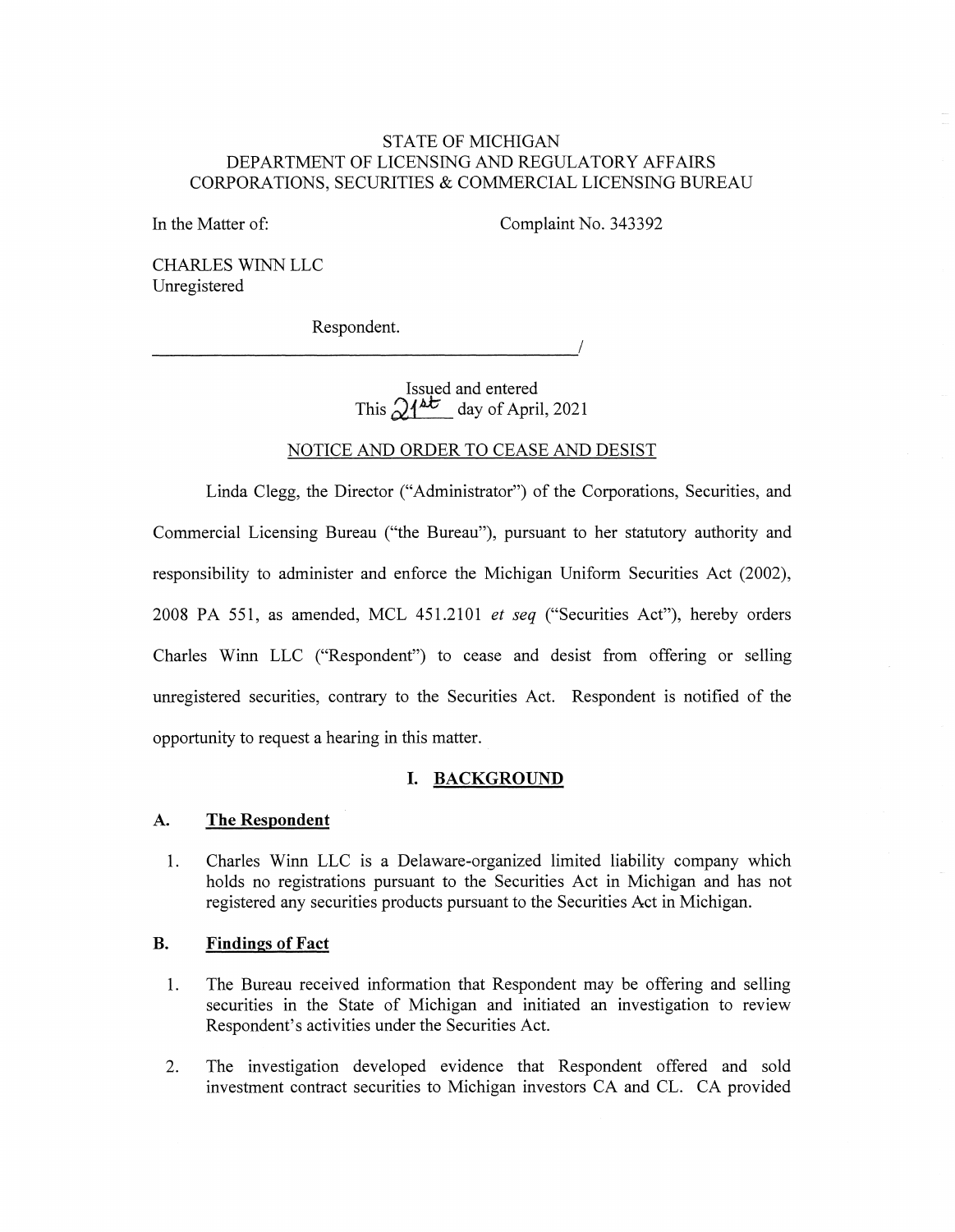the Bureau with evidence that he had invested approximately \$130,000 with Respondent.

- 3. Respondent represented that it would use investor funds to purchase wine, then seek to resell the wine for a profit. The proceeds of the resale of the wine were to be shared between the investor and Respondent. Respondent's share of the profits would be ten percent (10%) of any profits; however, Respondents would receive no compensation if the wine failed to sell for a profit. As a result, the fortunes of investors CA and CL were interwoven with Respondent's fortunes in the wineselling endeavor.
- 4. Investors CA and CL had no involvement in Respondent's business outside of their investments of money, and depended primarily upon Respondent's expertise and efforts in buying and reselling wine in order to achieve a profit.
- 5. The investment contracts offered and sold in Michigan were not registered under the Securities Act and Respondent has not identified a relevant exemption, exception, preemption, or exclusion justifying the failure to register them.

### II. **RELEVANT STATUTORY PROVISIONS**

1. Section  $102c(c)$  of the Securities Act, MCL 451.2102 $c(c)$  defines "Security", in part, as:

> a note; stock; treasury stock; security future; bond; debenture; evidence of indebtedness; certificate of interest or participation in a profit-sharing agreement; collateral trust certificate; preorganization certificate or subscription; transferable share; investment contract; voting trust certificate; certificate of deposit for a security; fractional undivided interest in oil, gas, or other mineral rights; put, call, straddle, option, or privilege on a security, certificate of deposit, or group or index of securities, including an interest in or based on the value of that put, call, straddle, option, or privilege on that security, certificate of deposit, or group or index of securities, put, call, straddle, option, or privilege entered into on a national securities exchange relating to foreign currency, an investment in a viatical or life settlement agreement; or, in general, an interest or instrument commonly known as a "security"; or a certificate of interest or participation in, temporary or interim certificate for, receipt for, guarantee of, or warrant or right to subscribe to or purchase, any of the foregoing...

(v) The term includes an investment in a common enterprise with the expectation of profits to be derived primarily from the efforts of a person other than the investor. As used in this subparagraph, a "common enterprise" means an enterprise in which the fortunes of the investor are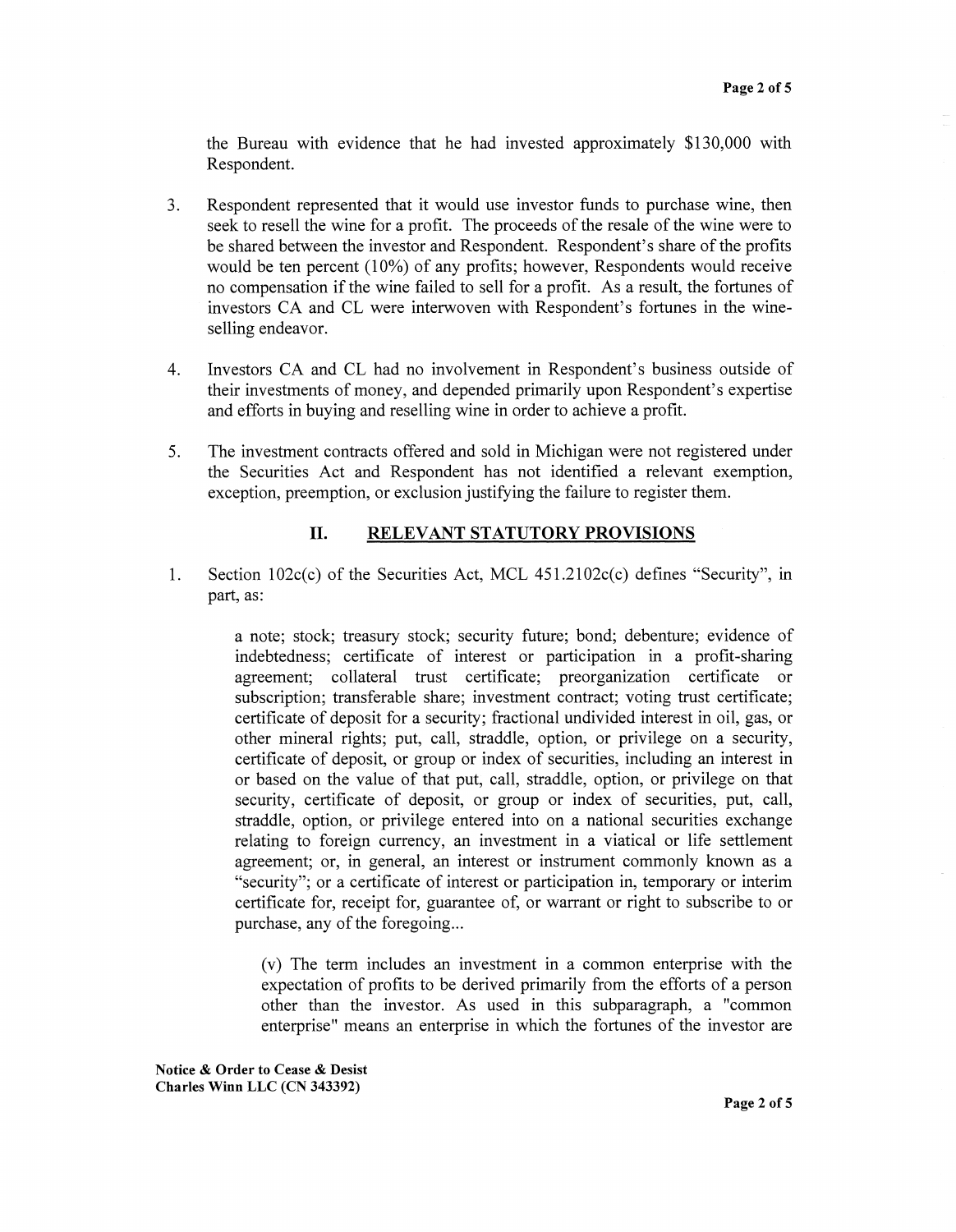interwoven with those of either the person offering the investment, a third party, or other investors ...

2. Section 301 of the Securities Act, MCL 451.2301, states:

A person shall not offer or sell a security in this state unless 1 or more of the following are met:

(a) The security is a federal covered security.

(b) The security, transaction, or offer is exempted from registration under section 201 to 203.

- ( c) The security is registered under this act.
- 3. Section 503(1) of the Securities Act, MCL 451.2503(1), states:

In a civil action or administrative proceeding under this act, a person claiming an exemption, exception, preemption, or exclusion has the burden to prove the applicability of the exemption, exception, preemption, or exclusions.

#### **III.** CONCLUSIONS OF LAW

1. Respondent Charles Winn LLC offered and sold investment contract securities **in**  Michigan which were not federally covered, exempt from registration, or registered, in violation of section 301 of the Securities Act, MCL 451.2301.

### **IV. ORDER**

IT IS THEREFORE ORDERED, pursuant to section 604 of the Securities Act, MCL 451.2604, that:

- A. Respondent shall immediately CEASE AND DESIST from offering or selling unregistered securities, contrary to the Securities Act.
- B. Pursuant to section 604(2) of the Securities Act, this Notice and Order to Cease and Desist is IMMEDIATELY EFFECTIVE.
- C. In a Final Order, the Administrator intends to impose a civil fine of \$20,000.00 against Respondent under section 604(4) of the Securities Act, MCL 451.2604(4).
- D. Pursuant to section 508 of the Securities Act, MCL 451.2508, a person that willfully violates the Securities Act, or an order issued under the Securities Act, is guilty of a felony punishable by imprisonment for not more than 10 years or a fine of not more than \$500,000.00 for each violation, or both. An individual convicted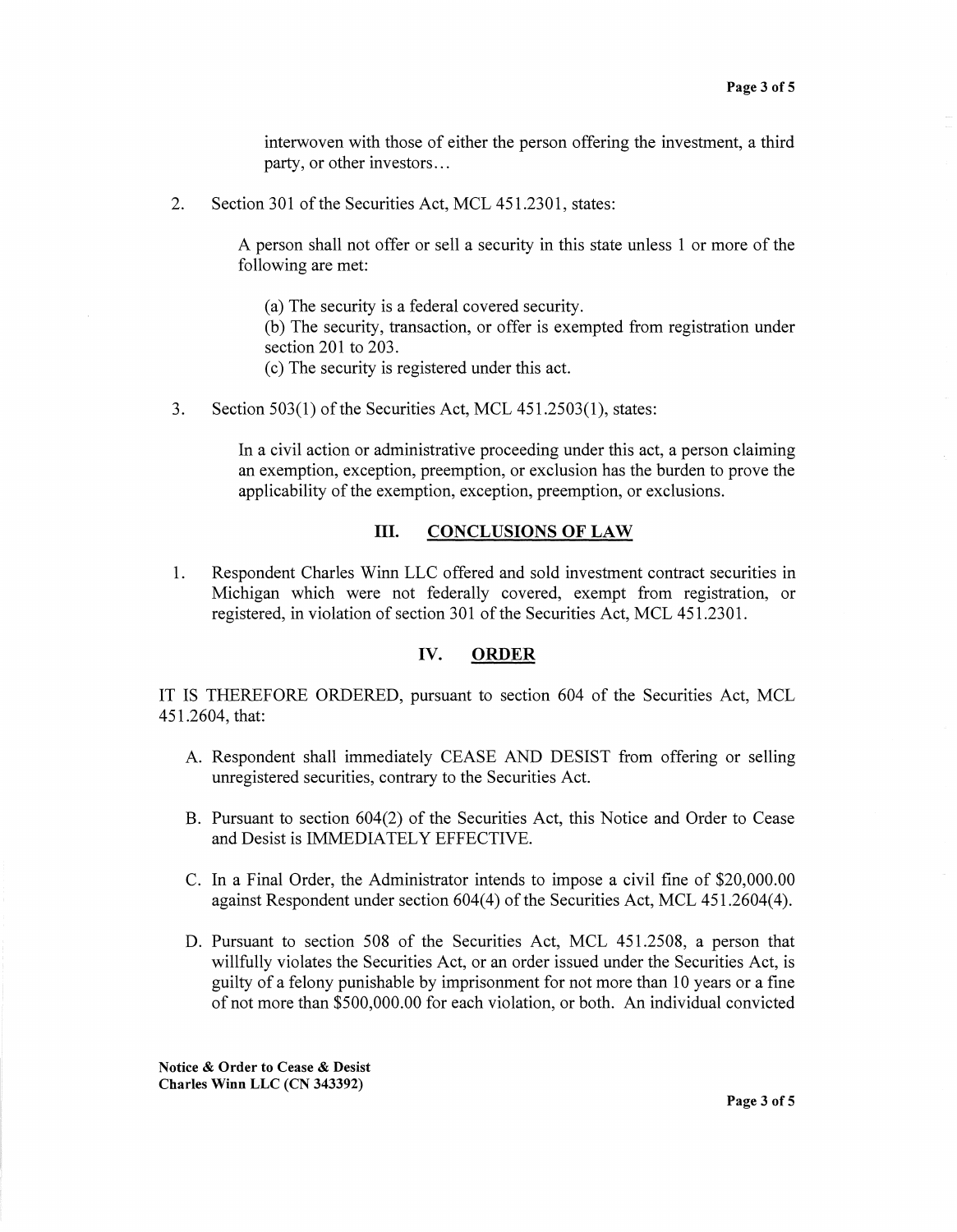of violating a rule or order under this act may be fined, but shall not be imprisoned, if the individual did not have knowledge of the rule or order.

# **V. NOTICE OF OPPORTUNITY FOR HEARING**

Section 604 of the Securities Act, MCL 451.2604, provides that Respondent has 30 days beginning with the first day after the date of service of this Notice and Order to Cease and Desist to submit a written request to the Administrator asking that this matter be scheduled for a hearing. If the Administrator receives a written request in a timely manner, the Administrator shall schedule a hearing within 15 days after receipt of the request. The written request for a hearing must be addressed to:

> Corporations, Securities & Commercial Licensing Bureau Regulatory Compliance Division P.O. Box 30018 Lansing, MI 48909

By Email: CSCL-FOIA@michigan.gov

#### **VI. ORDER FINAL ABSENT HEARING REQUEST**

A. Under section 604 of the Securities Act, MCL 451.2604, the Respondent's failure to submit a written request for a hearing to the Administrator within 30 days after the service date of this **NOTICE AND ORDER TO CEASE AND DESIST** shall result in this order becoming a **FINAL ORDER** by operation of law. The **FINAL ORDER** includes the imposition of the fines cited described in section IV.C., and the fine amounts set forth below will become due and payable to the Administrator within sixty (60) days after the date this order becomes final:

> $$20,000.00 - Charles$  Winn LLC, under section 604 of the Securities Act, MCL 451.2604.

B. CIVIL FINE payments should be payable to the STATE OF MICHIGAN and contain identifying information (e.g., names and complaint numbers) and mailed to the following address:

> Corporations, Securities & Commercial Licensing Bureau Final Order Monitoring P.O. Box 30018 Lansing, MI 48909

C. Failure to comply with the terms of this Order within the time frames specified may result in additional administrative penalties, including the summary suspension or continued suspension of all registrations held by Respondent under the Securities Act, the denial of any registration renewal, and/or the denial of any future applications for